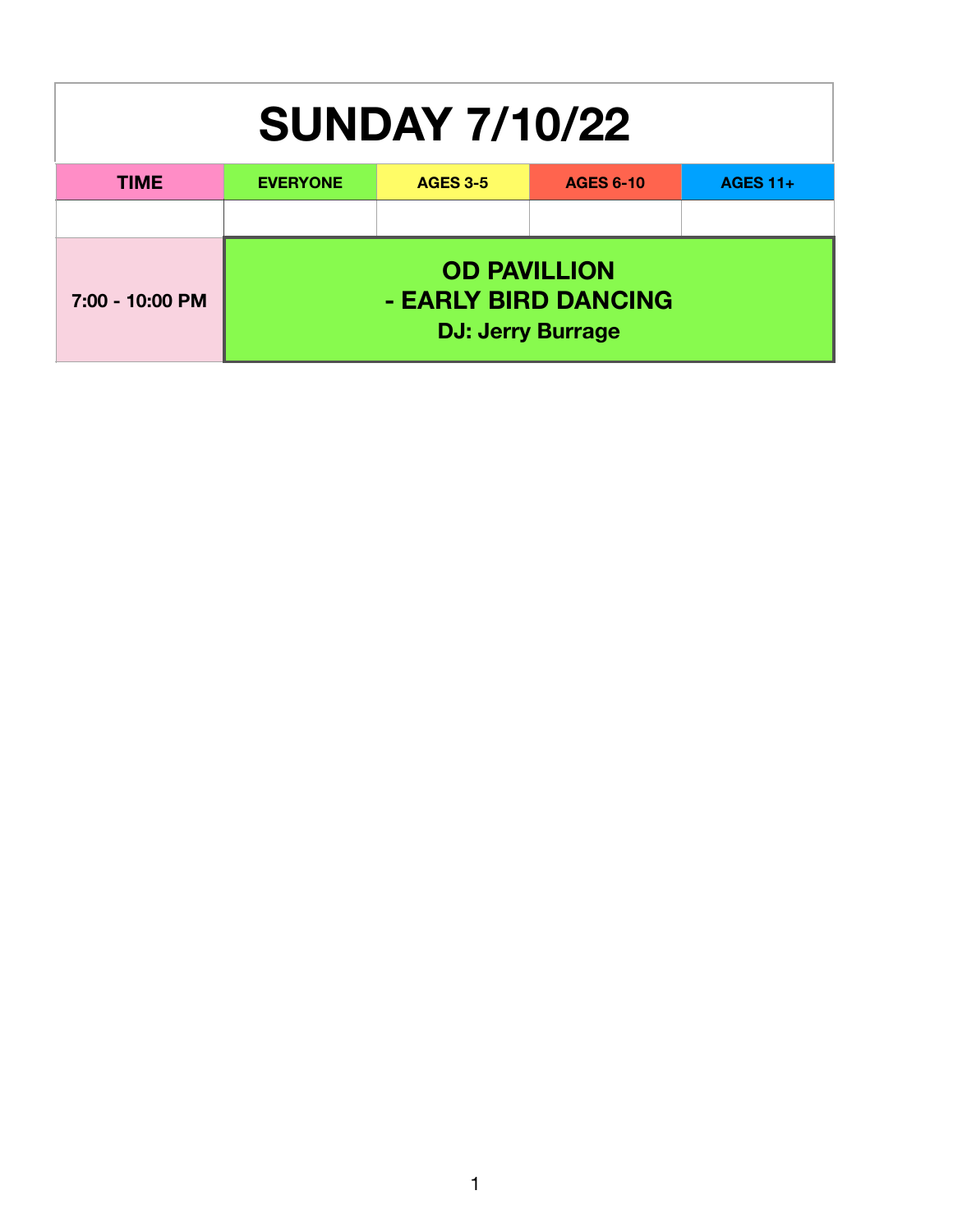## **MONDAY 7/11/22 TIME EVERYONE AGES 3-5 AGES 6-10 AGES 11+ 1:30 - 3:30 PM JSA COMMUNITY SERVICE \* AMBASSADORS & JUNIORS MEET IN O.D. GOLF & BEACH RESORT LOBBY FOR DEPARTURE 6:00 - 7:00 PM FAT HAROLD'S BEACH CLUB - WELCOME TO JR SOS PIZZA PARTY IN BACK ROOM SPONSORED BY: Karyn Allen & Zoey Cathcart 7:00 - 9:00 PM FAT HAROLD'S BEACH CLUB - EARLY BIRD DANCING IN BACK ROOM DJ: John Fletcher 9:00 - 11:00 PM FAT HAROLD'S BEACH CLUB - EARLY BIRD DANCING DJ: Jimmy Lucree**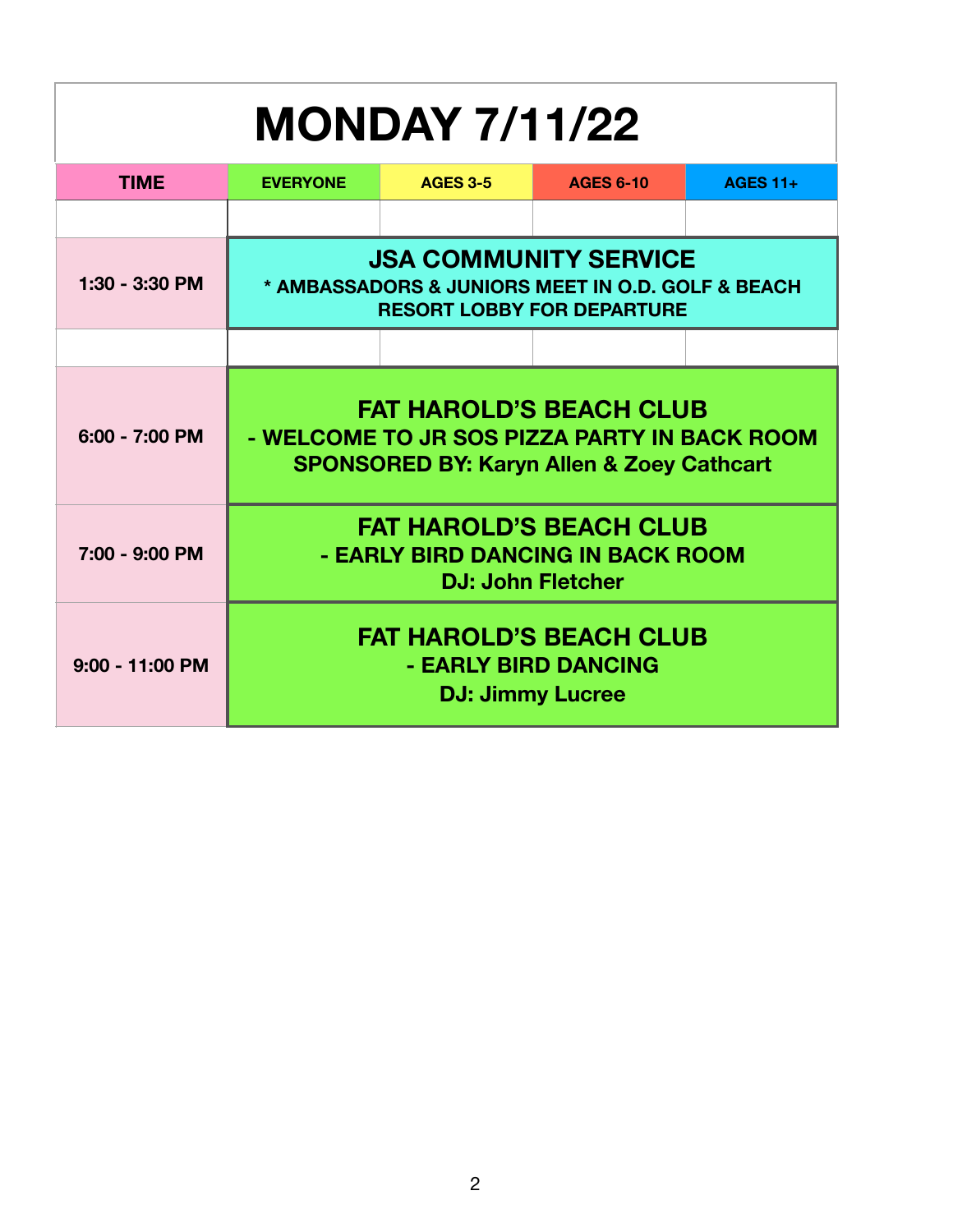| <b>TUESDAY 7/12/22</b> |                                                                                                                              |                                                                                            |                                                                                                                             |                                                                                                                                                  |  |  |  |
|------------------------|------------------------------------------------------------------------------------------------------------------------------|--------------------------------------------------------------------------------------------|-----------------------------------------------------------------------------------------------------------------------------|--------------------------------------------------------------------------------------------------------------------------------------------------|--|--|--|
| <b>TIME</b>            | <b>EVERYONE</b>                                                                                                              | <b>AGES 3-5</b><br><b>AGES 6-10</b><br><b>AGES 11+</b>                                     |                                                                                                                             |                                                                                                                                                  |  |  |  |
|                        |                                                                                                                              |                                                                                            |                                                                                                                             |                                                                                                                                                  |  |  |  |
| 9:00 - 12:15 PM        | <b>SALON C - REGISTRATION</b><br><b>HALLWAY - EXHIBITS &amp; CONCESSIONS</b>                                                 |                                                                                            |                                                                                                                             |                                                                                                                                                  |  |  |  |
|                        |                                                                                                                              |                                                                                            |                                                                                                                             |                                                                                                                                                  |  |  |  |
| 2:00 - 3:30 PM         | <b>SCAVENGER HUNT</b><br>* MEET @ OD BALLROOM FOR ASSIGNMENT OF TEAMS<br>(CHILDREN UNDER 10 MUST BE ACCOMPANIED BY AN ADULT) |                                                                                            |                                                                                                                             |                                                                                                                                                  |  |  |  |
|                        |                                                                                                                              |                                                                                            |                                                                                                                             |                                                                                                                                                  |  |  |  |
| 6:30 PM                | <b>SALON C</b><br>- REGISTRATION                                                                                             |                                                                                            | <b>DOORS OPEN - OD BALLROOM</b>                                                                                             |                                                                                                                                                  |  |  |  |
| 6:30 - 7:00 PM         | <b>SALON C</b><br>- REGISTRATION                                                                                             | <b>OD BALLROOM</b><br>- LEARN TO DJ with Larry Edwards                                     |                                                                                                                             |                                                                                                                                                  |  |  |  |
| 7:00 - 7:30 PM         | <b>SALON C</b><br>- REGISTRATION                                                                                             |                                                                                            | <b>HOTO'S</b><br><b>BEGINNER 1</b><br><b>BASIC</b><br><b>Instructors:</b><br><b>Joey &amp; Jennifer</b><br><b>Sogluizzo</b> | <b>OD BALLROOM</b><br><b>BEGINNER 1</b><br><b>BASIC &amp; START</b><br><b>Instructors:</b><br><b>Jackson Batten &amp;</b><br><b>Jackie McGee</b> |  |  |  |
| 7:30 - 8:00 PM         | <b>SALON C</b><br>- REGISTRATION                                                                                             | <b>OD BALLROOM</b><br>- 2022 JR SOS STEP<br><b>Instructors: Kevin &amp; Jennifer Payne</b> |                                                                                                                             |                                                                                                                                                  |  |  |  |
| 8:00 - 11:00 PM        |                                                                                                                              | <b>HOTO'S</b><br>- SOCIAL DANCING<br>DJ: John Fletcher & Dennis Brumble                    |                                                                                                                             |                                                                                                                                                  |  |  |  |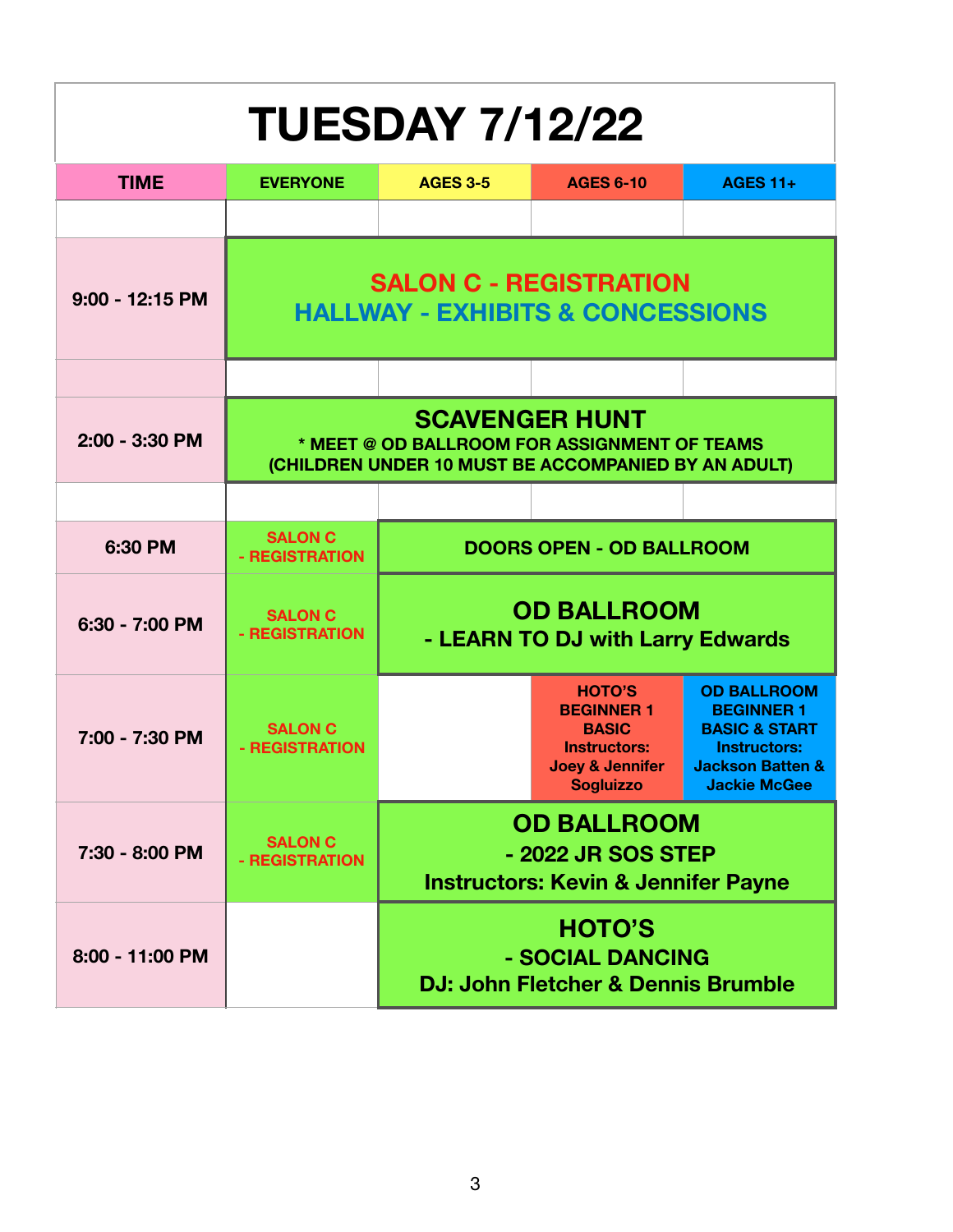| <b>WEDNESDAY 7/13/22</b>                                        |                                                                                          |                                                                                                                                                    |                                                                                                                                         |                                                                                                                                                                |
|-----------------------------------------------------------------|------------------------------------------------------------------------------------------|----------------------------------------------------------------------------------------------------------------------------------------------------|-----------------------------------------------------------------------------------------------------------------------------------------|----------------------------------------------------------------------------------------------------------------------------------------------------------------|
| <b>SPIRIT DAY</b><br><b>WEAR YOUR FAVORITE TEAM MEMORABILIA</b> |                                                                                          |                                                                                                                                                    |                                                                                                                                         |                                                                                                                                                                |
| <b>TIME</b>                                                     | <b>EVERYONE</b>                                                                          | <b>AGES 3-5</b>                                                                                                                                    | <b>AGES 6-10</b>                                                                                                                        | <b>AGES 11+</b>                                                                                                                                                |
| $9:00 - 9:30$ AM                                                | <b>SALON C</b><br>- REGISTRATION<br><b>HALLWAY</b><br>- EXHIBITS &<br><b>CONCESSIONS</b> |                                                                                                                                                    |                                                                                                                                         |                                                                                                                                                                |
| $9:30 - 10:00$ AM                                               | <b>SALON C</b><br>- REGISTRATION<br><b>HALLWAY</b><br>- EXHIBITS &<br><b>CONCESSIONS</b> | <b>SPANISH</b><br><b>GALLEON</b><br><b>LEARNING</b><br><b>RHYTHM</b><br>Instructors:<br>Moncille, Jan,<br>Kristal, Lani                            | <b>HOTO'S</b><br><b>BEGINNER 1</b><br><b>BASIC &amp; START</b><br>Instructors:<br>Joey & Jennifer<br><b>Sogluizzo</b>                   | <b>OD BALLROOM</b><br><b>BEGINNER 1</b><br><b>BASIC, START &amp;</b><br><b>HALF TURN</b><br>Instructors:<br><b>Jackson Batten &amp;</b><br><b>Jackie McGee</b> |
| 10:00 - 10:15 AM                                                |                                                                                          | <b>BREAK</b>                                                                                                                                       | <b>BREAK</b>                                                                                                                            | <b>BREAK</b>                                                                                                                                                   |
| 10:15-10:45 AM                                                  | <b>SALON C</b><br>- REGISTRATION<br><b>HALLWAY</b><br>- EXHIBITS &<br><b>CONCESSIONS</b> | <b>SPANISH</b><br><b>GALLEON</b><br><b>LEARNING STEPS</b><br><b>Instructors:</b><br>Moncille, Jan,<br><b>Kristal, Lani</b>                         | <b>HOTO's</b><br><b>BEGINNER 1</b><br><b>BASIC &amp; TURNS</b><br><b>Instructors:</b><br><b>Joey &amp; Jennifer</b><br><b>Sogluizzo</b> | <b>OD BALLROOM</b><br><b>BEGINNER 2</b><br><b>MALE &amp; FEMALE</b><br><b>TURN</b><br>Instructors:<br><b>Jackson Batten &amp;</b><br><b>Jackie McGee</b>       |
| 10:45 - 11:00 AM                                                |                                                                                          | <b>BREAK</b>                                                                                                                                       | <b>BREAK</b>                                                                                                                            | <b>BREAK</b>                                                                                                                                                   |
| 11:00 - 11:30 AM                                                | <b>SALON C</b><br>- REGISTRATION<br><b>HALLWAY</b><br>- EXHIBITS &<br><b>CONCESSIONS</b> |                                                                                                                                                    | <b>HOTO'S</b><br><b>BEGINNER 2</b><br><b>SET-UP &amp; MORE</b><br>Instructors:<br><b>William Greene &amp;</b><br><b>Kaylee Bravo</b>    | <b>OD BALLROOM</b><br><b>INTERMEDIATE</b><br>Instructors:<br><b>Ashley &amp; Tobitha</b><br><b>Stewart</b>                                                     |
| 11:30 - 11:45 AM                                                |                                                                                          | <b>BREAK</b>                                                                                                                                       | <b>BREAK</b>                                                                                                                            | <b>BREAK</b>                                                                                                                                                   |
| 11:45 - 12:15 PM                                                | <b>SALON C</b><br>- REGISTRATION<br><b>HALLWAY</b><br>- EXHIBITS &<br><b>CONCESSIONS</b> |                                                                                                                                                    | <b>HOTO'S</b><br><b>BEGINNER 2</b><br><b>REVIEW ALL</b><br>Instructors:<br><b>William Greene &amp;</b><br><b>Kaylee Bravo</b>           | <b>OD BALLROOM</b><br><b>ADVANCED</b><br>Instructors:<br><b>Jackson Batten &amp;</b><br><b>Mary Elizabeth</b><br><b>Jacobs</b>                                 |
|                                                                 |                                                                                          |                                                                                                                                                    |                                                                                                                                         |                                                                                                                                                                |
| 12:30 - 6:15 PM                                                 | <b>FREE TIME</b>                                                                         |                                                                                                                                                    |                                                                                                                                         |                                                                                                                                                                |
|                                                                 |                                                                                          |                                                                                                                                                    |                                                                                                                                         |                                                                                                                                                                |
| 6:30 PM                                                         | <b>SALON C</b><br>- REGISTRATION                                                         |                                                                                                                                                    | <b>DOORS OPEN - OD BALLROOM</b>                                                                                                         |                                                                                                                                                                |
| $6:30 - 7:00$ PM                                                | <b>SALON C</b><br>- REGISTRATION                                                         | <b>OD BALLROOM</b><br>- LEARN TO DJ with Larry Edwards                                                                                             |                                                                                                                                         |                                                                                                                                                                |
| 7:00 - 8:00 PM                                                  | <b>SALON C</b><br>- REGISTRATION                                                         | <b>OD BALLROOM</b><br>- LINE DANCE CLASS<br><b>Instructors: Tobitha Stewart &amp; Kayla Henley</b>                                                 |                                                                                                                                         |                                                                                                                                                                |
| 8:00 - 11:00 PM                                                 |                                                                                          | <b>HOTO'S</b><br>- "GLOW PARTY" (Wear Your Neon, JSA to<br><b>Provide Glow Necklaces/Bracelets)</b><br><b>DJ: Larry Jones &amp; Craig Jennings</b> |                                                                                                                                         |                                                                                                                                                                |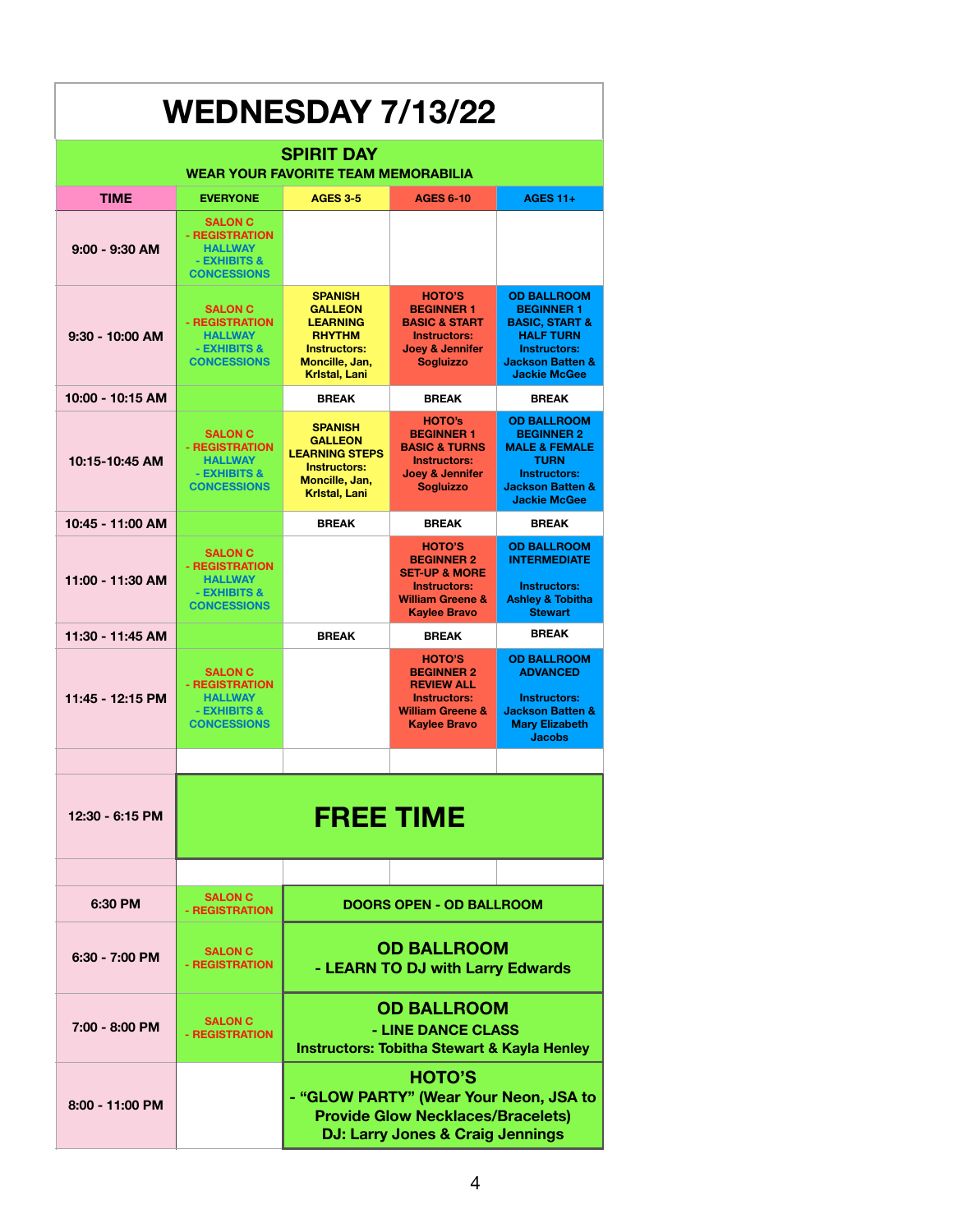| <b>THURSDAY 7/14/22</b>            |                                                                                                  |                                                                                                                                       |                                                                                                                                                              |                                                                                                                                                                       |
|------------------------------------|--------------------------------------------------------------------------------------------------|---------------------------------------------------------------------------------------------------------------------------------------|--------------------------------------------------------------------------------------------------------------------------------------------------------------|-----------------------------------------------------------------------------------------------------------------------------------------------------------------------|
| <b>FAVORITE JR SOS T-SHIRT DAY</b> |                                                                                                  |                                                                                                                                       |                                                                                                                                                              |                                                                                                                                                                       |
|                                    |                                                                                                  | <b>WEAR YOUR FAVORITE PAST JR SOS T-SHIRT</b>                                                                                         |                                                                                                                                                              |                                                                                                                                                                       |
| <b>TIME</b>                        | <b>EVERYONE</b>                                                                                  | <b>AGES 3-5</b>                                                                                                                       | <b>AGES 6-10</b>                                                                                                                                             | <b>AGES 11+</b>                                                                                                                                                       |
| $9:00 - 9:30$ AM                   | <b>SALON C</b><br>- REGISTRATION<br><b>HALLWAY</b><br>- EXHIBITS &<br><b>CONCESSIONS</b>         |                                                                                                                                       |                                                                                                                                                              |                                                                                                                                                                       |
| 9:30 - 10:00 AM                    | <b>SALON C</b><br>- REGISTRATION<br><b>HALLWAY</b><br>- EXHIBITS &<br><b>CONCESSIONS</b>         | <b>SPANISH</b><br><b>GALLEON</b><br><b>LEARNING</b><br><b>RHYTHM</b><br><b>Instructors:</b><br>Moncille, Jan,<br><b>Kristal, Lani</b> | <b>HOTO'S</b><br><b>BEGINNER 1</b><br><b>BASIC &amp; START</b><br><b>Instructors:</b><br>Joey & Jennifer<br><b>Sogluizzo</b>                                 | <b>OD BALLROOM</b><br><b>BEGINNER 1</b><br><b>BASIC, START &amp;</b><br><b>HALF TURN</b><br><b>Instructors:</b><br><b>Jackson Batten &amp;</b><br><b>Jackie McGee</b> |
| 10:00 - 10:15 AM                   |                                                                                                  | <b>BREAK</b>                                                                                                                          | <b>BREAK</b>                                                                                                                                                 | <b>BREAK</b>                                                                                                                                                          |
| 10:15-10:45 AM                     | <b>SALON C</b><br>- REGISTRATION<br><b>HALLWAY</b><br>- EXHIBITS &<br><b>CONCESSIONS</b>         | <b>SPANISH</b><br><b>GALLEON</b><br><b>LEARNING STEPS</b><br><b>Instructors:</b><br>Moncille, Jan,<br><b>Kristal, Lani</b>            | <b>HOTO'S</b><br><b>BEGINNER 1</b><br><b>BASIC &amp; TURNS</b><br><b>Instructors:</b><br>Joey & Jennifer<br><b>Sogluizzo</b>                                 | <b>OD BALLROOM</b><br><b>BEGINNER 2</b><br><b>TUCK &amp;</b><br><b>TOGETHER TURN</b><br>Instructors:<br><b>Jackson Batten &amp;</b><br><b>Jackie McGee</b>            |
| 10:45 - 11:00 AM                   |                                                                                                  | <b>BREAK</b>                                                                                                                          | <b>BREAK</b>                                                                                                                                                 | <b>BREAK</b>                                                                                                                                                          |
| 11:00 - 11:30 AM                   | <b>SALON C</b><br>- REGISTRATION<br><b>HALLWAY</b><br>- EXHIBITS &<br><b>CONCESSIONS</b>         |                                                                                                                                       | <b>HOTO'S</b><br><b>BEGINNER 2</b><br><b>SET-UP &amp; APPLE</b><br><b>JACKS</b><br><b>Instructors:</b><br><b>William Greene &amp;</b><br><b>Kaylee Bravo</b> | <b>OD BALLROOM</b><br><b>INTERMEDIATE</b><br>Instructors:<br><b>Matthew &amp; Myers</b><br><b>Floyd</b>                                                               |
| 11:30 - 11:45 AM                   |                                                                                                  | <b>BREAK</b>                                                                                                                          | <b>BREAK</b>                                                                                                                                                 | <b>BREAK</b>                                                                                                                                                          |
| 11:45 - 12:15 PM                   | <b>SALON C</b><br>- REGISTRATION<br><b>HALLWAY</b><br>- EXHIBITS &<br><b>CONCESSIONS</b>         |                                                                                                                                       | <b>HOTO'S</b><br><b>BEGINNER 2</b><br><b>REVIEW ALL</b><br><b>Instructors:</b><br><b>William Greene &amp;</b><br><b>Kavlee Bravo</b>                         | <b>OD BALLROOM</b><br><b>ADVANCED</b><br><b>Instructors:</b><br><b>Scott Campbell &amp;</b><br><b>Nikki Kontoulas</b>                                                 |
|                                    |                                                                                                  |                                                                                                                                       |                                                                                                                                                              |                                                                                                                                                                       |
| 2:00 - 3:30 PM                     | <b>OD BALLROOM</b><br><b>LINE DANCE TEAM CHALLENGE</b><br>- TFAM PAIRINGS SFI FCTFD UPON ARRIVAL |                                                                                                                                       |                                                                                                                                                              |                                                                                                                                                                       |
|                                    |                                                                                                  |                                                                                                                                       |                                                                                                                                                              |                                                                                                                                                                       |
| 6:30 PM                            | <b>SPANISH</b><br><b>GALLEON</b><br>- REGISTRATION                                               | <b>DOORS OPEN - SPANISH GALLEON</b><br>- JACK & JILL NEWCOMER SIGN-UPS<br>@ DJ BOOTH                                                  |                                                                                                                                                              |                                                                                                                                                                       |
| $6:30 - 7:00$ PM                   | <b>SALON C</b><br>- REGISTRATION                                                                 | <b>SPANISH GALLEON</b><br>- LEARN TO DJ with Larry Edwards                                                                            |                                                                                                                                                              |                                                                                                                                                                       |
| 7:00 - 7:30 PM                     | <b>SPANISH</b><br><b>GALLEON</b><br>- REGISTRATION                                               | <b>SPANISH GALLEON</b><br>- 2022 JR SOS STEP<br><b>Instructors: Ashley &amp; Tobitha Stewart</b>                                      |                                                                                                                                                              |                                                                                                                                                                       |
| 7:30 - 9:00 PM                     | <b>SPANISH</b><br><b>GALLEON</b><br>- REGISTRATION                                               | <b>SPANISH GALLEON</b><br>- Announcements, Pro-Am Showcase,<br><b>JACK &amp; JILL NEWCOMER CONTEST</b>                                |                                                                                                                                                              |                                                                                                                                                                       |
| 9:00 - MIDNIGHT                    |                                                                                                  | <b>SPANISH GALLEON</b><br>- SOCIAL DANCING<br>DJ: Chigger Woods & Jimmy Lucree                                                        |                                                                                                                                                              |                                                                                                                                                                       |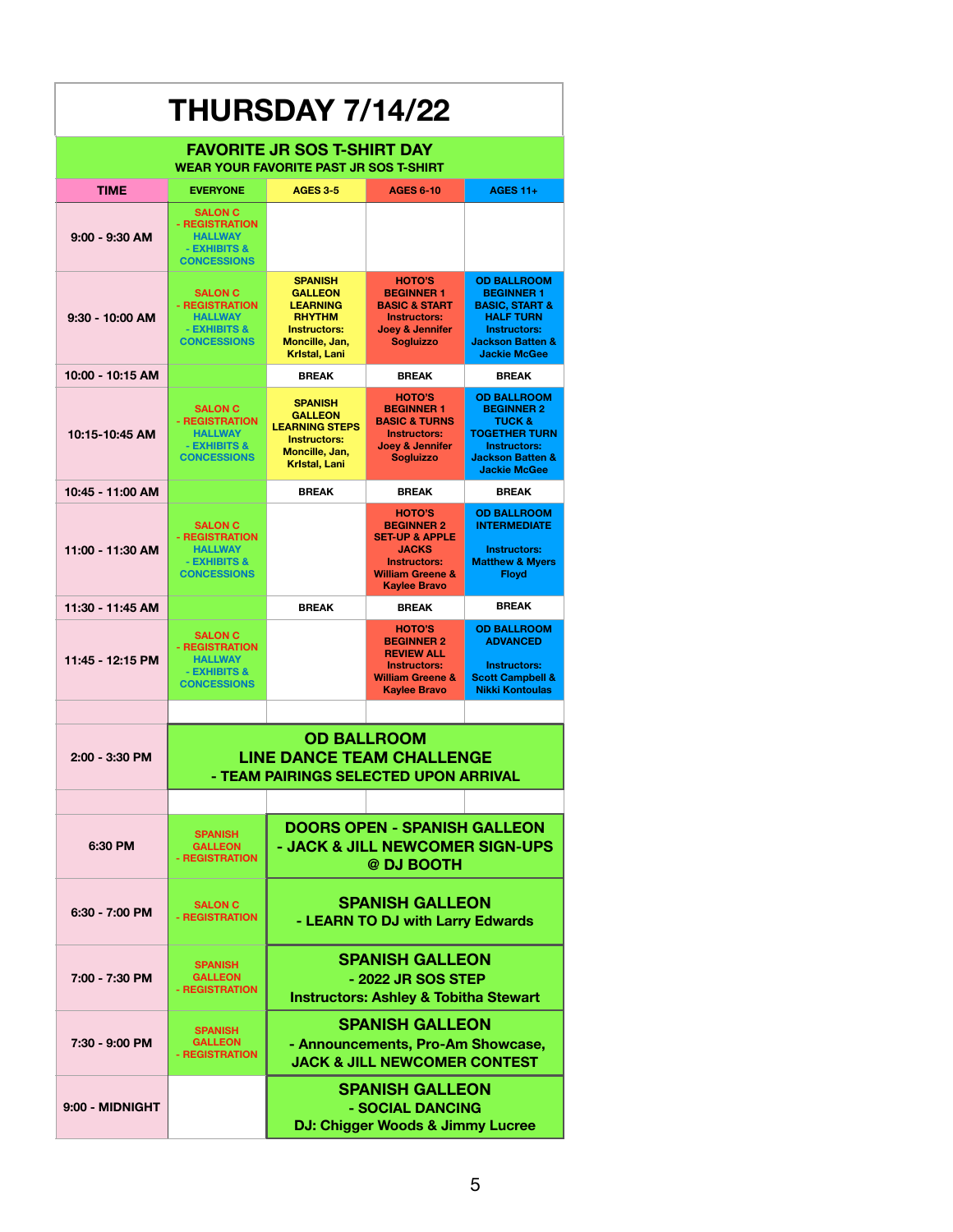| <b>FRIDAY 7/15/22</b>                                       |                                                                                                    |                                                                                                                                |                                                                                                                                                                                 |                                                                                                                                                             |  |
|-------------------------------------------------------------|----------------------------------------------------------------------------------------------------|--------------------------------------------------------------------------------------------------------------------------------|---------------------------------------------------------------------------------------------------------------------------------------------------------------------------------|-------------------------------------------------------------------------------------------------------------------------------------------------------------|--|
| <b>CRAZY HAT DAY</b><br><b>WEAR YOUR FAVORITE CRAZY HAT</b> |                                                                                                    |                                                                                                                                |                                                                                                                                                                                 |                                                                                                                                                             |  |
| <b>TIME</b>                                                 | <b>EVERYONE</b>                                                                                    | <b>AGES 3-5</b>                                                                                                                | <b>AGES 6-10</b>                                                                                                                                                                | <b>AGES 11+</b>                                                                                                                                             |  |
| $9:00 - 9:30$ AM                                            | <b>SALON C</b><br>- REGISTRATION<br><b>HALLWAY</b><br>- EXHIBITS &<br><b>CONCESSIONS</b>           |                                                                                                                                |                                                                                                                                                                                 |                                                                                                                                                             |  |
| $9:30 - 10:00$ AM                                           | <b>SALON C</b><br>- REGISTRATION<br><b>HALLWAY</b><br>- EXHIBITS &<br><b>CONCESSIONS</b>           | <b>SPANISH</b><br><b>GALLEON</b><br><b>LEARNING</b><br><b>RHYTHM</b><br><b>Instructors:</b><br>Moncille, Jan,<br>Kristal, Lani | HOTO'S<br><b>BEGINNER 1</b><br><b>BASIC &amp; START</b><br><b>Instructors:</b><br><b>Matthew &amp; Myers</b><br><b>Floyd</b>                                                    | <b>OD BALLROOM</b><br><b>BEGINNER 1</b><br><b>BASIC &amp; TRAIL</b><br><b>Instructors:</b><br><b>Jackson Batten &amp;</b><br><b>Jackie McGee</b>            |  |
| 10:00 - 10:15 AM                                            |                                                                                                    | <b>BREAK</b>                                                                                                                   | <b>BREAK</b>                                                                                                                                                                    | <b>BREAK</b>                                                                                                                                                |  |
| 10:15-10:45 AM                                              | <b>SALON C</b><br>- REGISTRATION<br><b>HALLWAY</b><br>- EXHIBITS &<br><b>CONCESSIONS</b>           | <b>SPANISH</b><br><b>GALLEON</b><br><b>LEARNING STEPS</b><br><b>Instructors:</b><br>Moncille, Jan,<br>Kristal, Lani            | <b>HOTO'S</b><br><b>BEGINNER 1</b><br><b>BASIC &amp; TURNS</b><br><b>Instructors:</b><br><b>Matthew &amp; Mvers</b><br><b>Floyd</b>                                             | <b>OD BALLROOM</b><br><b>BEGINNER 2</b><br><b>TURNS SIDE BY</b><br><b>SIDE</b><br><b>Instructors:</b><br><b>Jackson Batten &amp;</b><br><b>Jackie McGee</b> |  |
| 10:45 - 11:00 AM                                            |                                                                                                    | <b>BREAK</b>                                                                                                                   | <b>BREAK</b>                                                                                                                                                                    | <b>BREAK</b>                                                                                                                                                |  |
| 11:00 - 11:30 AM                                            | <b>SALON C</b><br>- REGISTRATION<br><b>HALLWAY</b><br>- EXHIBITS &<br><b>CONCESSIONS</b>           |                                                                                                                                | <b>SPANISH</b><br><b>GALLEON</b><br><b>BEGINNER 2</b><br><b>SET-UP &amp; APPLE</b><br><b>JACKS</b><br><b>Instructors:</b><br><b>William Greene &amp;</b><br><b>Kaylee Bravo</b> | <b>OD BALLROOM</b><br><b>INTERMEDIATE</b><br><b>Instructors:</b><br><b>Cody Edwards &amp;</b><br><b>Krystal Fisher</b>                                      |  |
| 11:30 - 11:45 AM                                            |                                                                                                    | <b>BREAK</b>                                                                                                                   | <b>BREAK</b>                                                                                                                                                                    | <b>BREAK</b>                                                                                                                                                |  |
| 11:45 - 12:15 PM                                            | <b>SALON C</b><br>- REGISTRATION<br><b>HALLWAY</b><br>- EXHIBITS &<br><b>CONCESSIONS</b>           |                                                                                                                                | <b>SPANISH</b><br><b>GALLEON</b><br><b>BEGINNER 2</b><br><b>REVIEW ALL</b><br><b>Instructors:</b><br><b>William Greene &amp;</b><br><b>Kaylee Bravo</b>                         | <b>OD BALLROOM</b><br><b>ADVANCED</b><br><b>Instructors:</b><br><b>Charlie Womble &amp;</b><br><b>Jackie McGee</b>                                          |  |
|                                                             |                                                                                                    |                                                                                                                                |                                                                                                                                                                                 |                                                                                                                                                             |  |
| 12:30 - 6:15 PM                                             | <b>FREE TIME</b>                                                                                   |                                                                                                                                |                                                                                                                                                                                 |                                                                                                                                                             |  |
| 2:00 - 4:00 PM                                              | <b>JSA Sponsored Beach Games in front of OD Pavillion</b><br>*** BEACH GAMES WEATHER PERMITTING*** |                                                                                                                                |                                                                                                                                                                                 |                                                                                                                                                             |  |
|                                                             |                                                                                                    |                                                                                                                                |                                                                                                                                                                                 |                                                                                                                                                             |  |
| 6:30 PM                                                     | <b>SPANISH</b><br><b>GALLEON</b><br>- REGISTRATION                                                 | <b>DOORS OPEN - SPANISH GALLEON</b><br>- JACK & JILL EXPERIENCED SIGN-<br><b>UPS @ DJ BOOTH</b>                                |                                                                                                                                                                                 |                                                                                                                                                             |  |
| 6:30 - 7:00 PM                                              | <b>SALON C</b><br>- REGISTRATION                                                                   | <b>SPANISH GALLEON</b><br>- LEARN TO DJ with Larry Edwards                                                                     |                                                                                                                                                                                 |                                                                                                                                                             |  |
| 7:00 - 9:00 PM                                              | <b>SPANISH</b><br><b>GALLEON</b><br>- REGISTRATION                                                 | <b>SPANISH GALLEON</b><br>- Announcements, NSDC Champions<br><b>Spotlight, JACK &amp; JILL</b><br><b>EXPERIENCED CONTEST</b>   |                                                                                                                                                                                 |                                                                                                                                                             |  |
| 9:00 - MIDNIGHT                                             |                                                                                                    | <b>SPANISH GALLEON</b><br>- SOCIAL DANCING<br>DJ: Jim Rose & Eddie Anderson                                                    |                                                                                                                                                                                 |                                                                                                                                                             |  |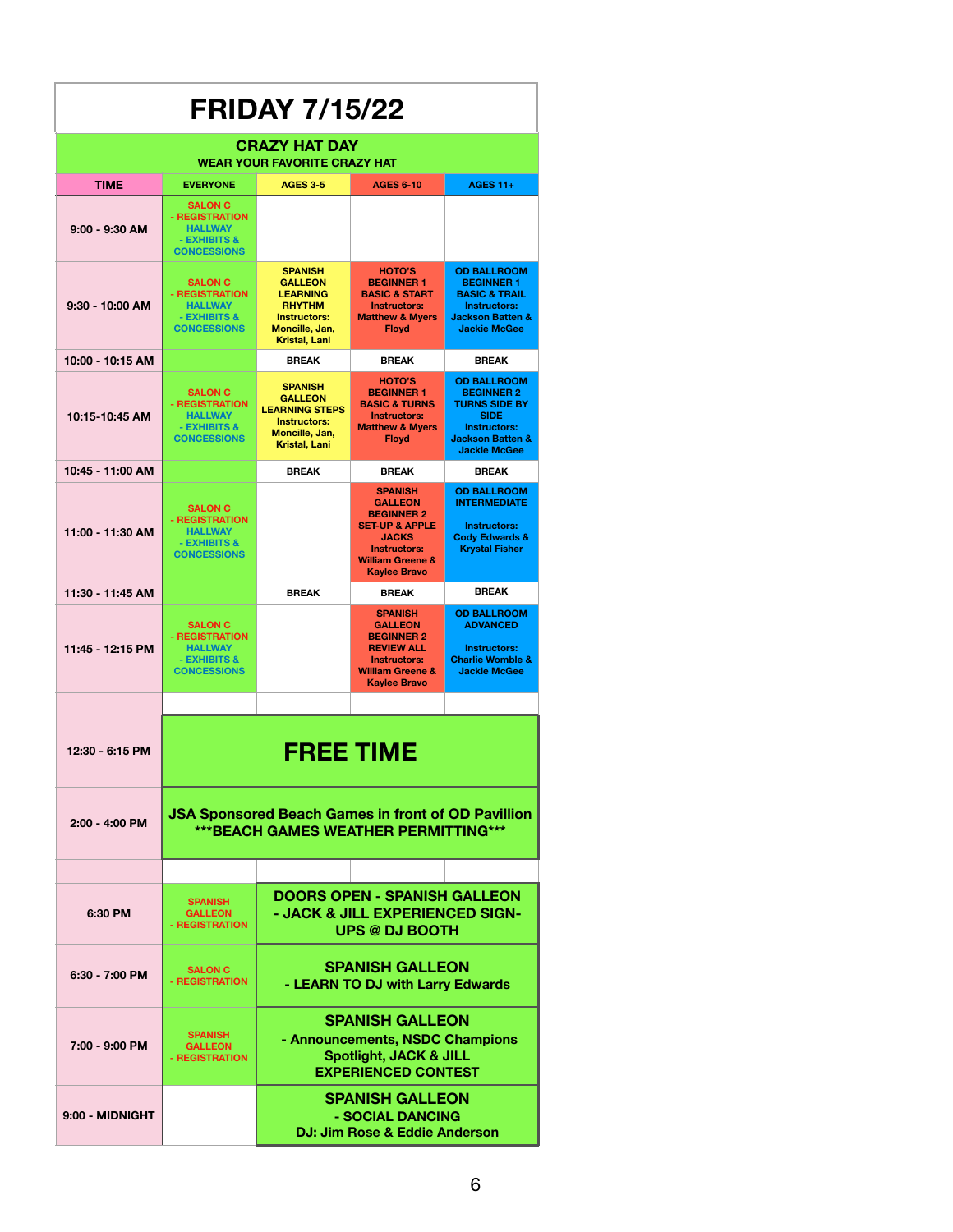| <b>SATURDAY 7/16/22</b>                                                                  |                                                                                                                                                                                             |                                                                                                                                                                                        |                                                                                                                                                                 |                                                                                                                                                               |  |
|------------------------------------------------------------------------------------------|---------------------------------------------------------------------------------------------------------------------------------------------------------------------------------------------|----------------------------------------------------------------------------------------------------------------------------------------------------------------------------------------|-----------------------------------------------------------------------------------------------------------------------------------------------------------------|---------------------------------------------------------------------------------------------------------------------------------------------------------------|--|
| <b>JR SOS 2022 T-SHIRT DAY</b>                                                           |                                                                                                                                                                                             |                                                                                                                                                                                        |                                                                                                                                                                 |                                                                                                                                                               |  |
| <b>TIME</b><br><b>EVERYONE</b><br><b>AGES 3-5</b><br><b>AGES 6-10</b><br><b>AGES 11+</b> |                                                                                                                                                                                             |                                                                                                                                                                                        |                                                                                                                                                                 |                                                                                                                                                               |  |
| 9:00 - 9:30 AM                                                                           | <b>SALON C</b><br>- REGISTRATION<br><b>HALLWAY</b><br>- EXHIBITS &<br><b>CONCESSIONS</b>                                                                                                    |                                                                                                                                                                                        |                                                                                                                                                                 |                                                                                                                                                               |  |
| $9:30 - 10:00$ AM                                                                        | <b>SALON C</b><br>- REGISTRATION<br><b>HALLWAY</b><br>- EXHIBITS &<br><b>CONCESSIONS</b>                                                                                                    | <b>SPANISH</b><br><b>GALLEON</b><br><b>LEARNING</b><br><b>RHYTHM</b><br><b>Instructors:</b><br>Moncille, Jan,<br>Kristal, Lani                                                         | <b>HOTO'S</b><br><b>BEGINNER 1</b><br><b>BASIC &amp; MORE</b><br><b>Instructors:</b><br><b>Ashley &amp; Tobitha</b><br><b>Stewart</b>                           | <b>OD BALLROOM</b><br><b>BEGINNER 1</b><br><b>BASIC &amp; BASIC</b><br><b>TURNS</b><br>Instructors:<br><b>Jackson Batten &amp;</b><br><b>Jackie McGee</b>     |  |
| 10:00 - 10:15 AM                                                                         |                                                                                                                                                                                             | <b>BREAK</b>                                                                                                                                                                           | <b>BREAK</b>                                                                                                                                                    | <b>BREAK</b>                                                                                                                                                  |  |
| 10:15-10:45 AM                                                                           | <b>SALON C</b><br>- REGISTRATION<br><b>HALLWAY</b><br>- EXHIBITS &<br><b>CONCESSIONS</b>                                                                                                    | <b>SPANISH</b><br><b>GALLEON</b><br><b>LEARNING STEPS</b><br><b>Instructors:</b><br>Moncille, Jan,<br><b>Kristal, Lani</b>                                                             | <b>HOTO'S</b><br><b>BEGINNER 1</b><br><b>BASIC &amp; TURNS</b><br><b>Instructors:</b><br><b>Ashley &amp; Tobitha</b><br><b>Stewart</b>                          | <b>OD BALLROOM</b><br><b>BEGINNER 2</b><br><b>TUCK SPIN &amp;</b><br><b>INSIDE TURN</b><br>Instructors:<br><b>Jackson Batten &amp;</b><br><b>Jackie McGee</b> |  |
| 10:45 - 11:00 AM                                                                         |                                                                                                                                                                                             | <b>BREAK</b>                                                                                                                                                                           | T                                                                                                                                                               | <b>BREAK</b>                                                                                                                                                  |  |
| 11:00 - 11:30 AM                                                                         | <b>SALON C</b><br>- REGISTRATION<br><b>HALLWAY</b><br>- EXHIBITS &<br><b>CONCESSIONS</b>                                                                                                    | <b>HOTO'S</b><br><b>COMPETITION</b><br><b>INFORMATIONAL</b><br><b>SESSION</b>                                                                                                          | <b>HOTO'S</b><br><b>BEGINNER 2</b><br><b>SET-UP &amp; APPLE</b><br><b>JACKS</b><br><b>Instructors:</b><br><b>Krystal Fisher &amp;</b><br><b>Brittany Miller</b> | <b>OD BALLROOM</b><br><b>INTERMEDIATE</b><br>Instructors:<br><b>Matthew &amp; Myers</b><br><b>Floyd</b>                                                       |  |
| 11:30 - 11:45 AM                                                                         |                                                                                                                                                                                             | <b>BREAK</b>                                                                                                                                                                           | <b>BREAK</b>                                                                                                                                                    | <b>BREAK</b>                                                                                                                                                  |  |
| 11:45 - 12:15 PM                                                                         | <b>SALON C</b><br>- REGISTRATION<br><b>HALLWAY</b><br>- EXHIBITS &<br><b>CONCESSIONS</b>                                                                                                    |                                                                                                                                                                                        | HOTO'S<br><b>BEGINNER 2</b><br><b>REVIEW ALL</b><br><b>Instructors:</b><br><b>Krystal Fisher &amp;</b><br><b>Brittany Miller</b>                                | <b>OD BALLROOM</b><br><b>ADVANCED</b><br>Instructors:<br><b>Charlie Womble &amp;</b><br><b>Jackie McGee</b>                                                   |  |
| 12:30 - 12:45 PM                                                                         | <b>JSA GROUP PICTURE @ HORSESHOE</b><br>***WEAR JR SOS 2022 T-SHIRTS***<br><b>MEET @ HORSESHOE IN FRONT OF SPANISH GALLEON</b><br>(IN CASE OF INCLEMENT WEATHER, PICTURE WILL BE INSIDE SG) |                                                                                                                                                                                        |                                                                                                                                                                 |                                                                                                                                                               |  |
| 1:00 - 2:00 PM                                                                           | <b>FAT HAROLD'S BEACH CLUB</b><br><b>HOT DOG LUNCHEON</b>                                                                                                                                   |                                                                                                                                                                                        |                                                                                                                                                                 |                                                                                                                                                               |  |
| 2:00 - 3:30 PM                                                                           | <b>FAT HAROLD'S BEACH CLUB</b><br>"KEEPERS CORNER MIXED DOUBLES"<br><b>DJ: Jimmy Lucree</b>                                                                                                 |                                                                                                                                                                                        |                                                                                                                                                                 |                                                                                                                                                               |  |
| 3:30 - 4:00 PM                                                                           | <b>FAT HAROLD'S BEACH CLUB</b><br><b>ICE CREAM SOCIAL</b><br>Sponsored By: John & Tina Phillips, Les & Marsha Rose,<br><b>Hampton &amp; Judy Cobb</b>                                       |                                                                                                                                                                                        |                                                                                                                                                                 |                                                                                                                                                               |  |
|                                                                                          |                                                                                                                                                                                             |                                                                                                                                                                                        |                                                                                                                                                                 |                                                                                                                                                               |  |
| 6:30 PM                                                                                  | <b>SPANISH</b><br><b>GALLEON</b><br>- REGISTRATION                                                                                                                                          | <b>DOORS OPEN - SPANISH GALLEON</b><br>- JACK & JILL ADVANCED SIGN-UPS<br>@ DJ BOOTH                                                                                                   |                                                                                                                                                                 |                                                                                                                                                               |  |
| 6:30 - 7:00 PM                                                                           | <b>SALON C</b><br>- REGISTRATION                                                                                                                                                            | <b>SPANISH GALLEON</b><br>- LEARN TO DJ with Larry Edwards                                                                                                                             |                                                                                                                                                                 |                                                                                                                                                               |  |
| 7:00 - 9:00 PM                                                                           | <b>SPANISH</b><br><b>GALLEON</b><br>- REGISTRATION                                                                                                                                          | <b>SPANISH GALLEON</b><br>- Announcements, Ambassadors<br>Presentation,<br>J Lee & JSA Scholarship Presentation,<br><b>Aging Out Dance, JACK &amp; JILL</b><br><b>ADVANCED CONTEST</b> |                                                                                                                                                                 |                                                                                                                                                               |  |
| 9:00 - MIDNIGHT                                                                          |                                                                                                                                                                                             | <b>SPANISH GALLEON</b><br>- "VINYL PARTY" & SOCIAL DANCING<br>DJ: Alan Stokes & Brooks Lee                                                                                             |                                                                                                                                                                 |                                                                                                                                                               |  |